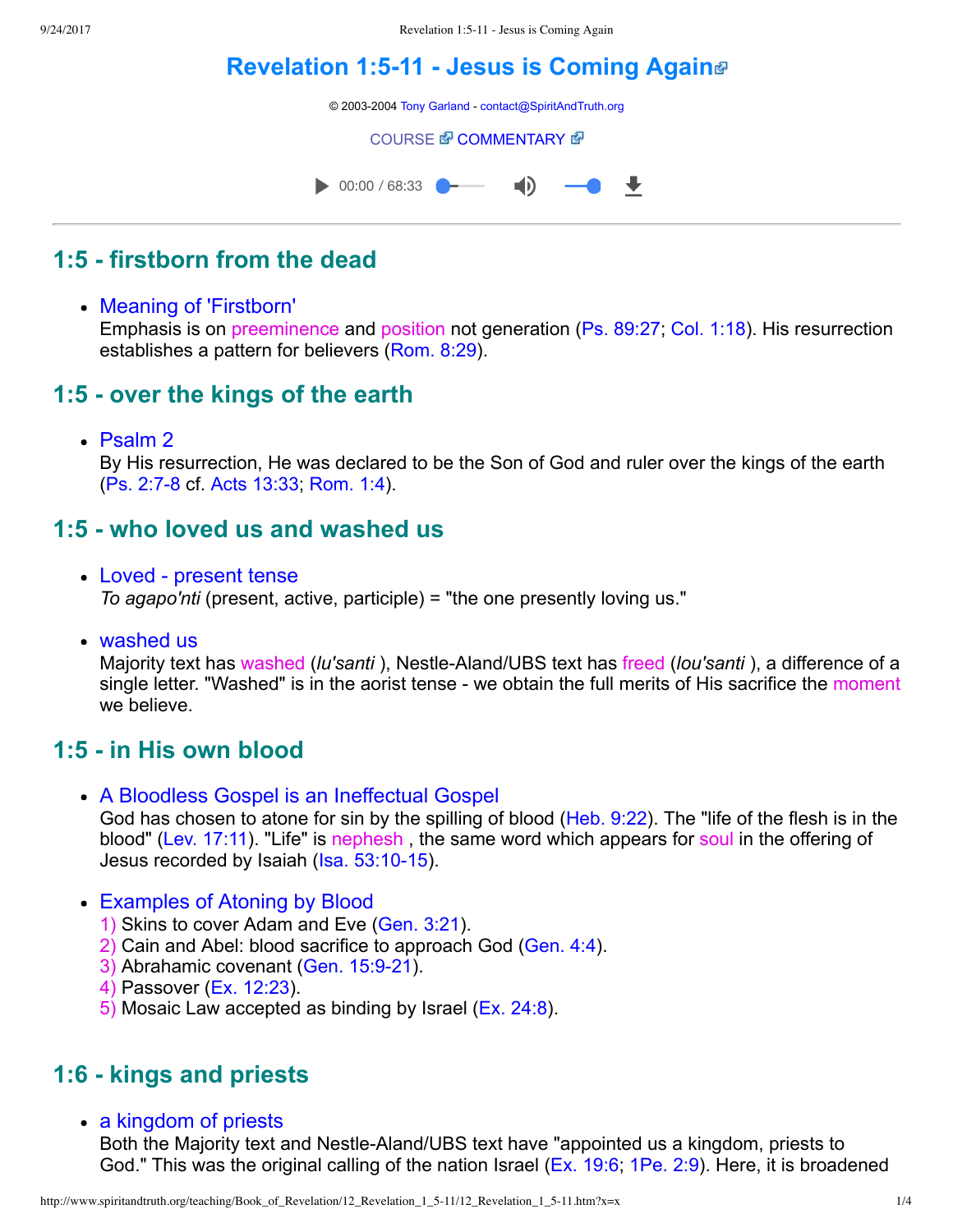to include believers from "every tribe and tongue and people and nation" [\(Rev. 5:10](http://www.spiritandtruth.org/bibles/nasb/b66c005.htm#Rev._C5V10)). Our priestly role will be expanded when we reign with God in the Millennial Kingdom (Rev. 20:4-6).

# **1:7 He is coming**

#### • The Old Testament Puzzle

The Old Testament predicted a "coming one"  $-$  the Messiah (Deu. 18:15-18). He was to be a victorious king [\(Num. 24:17;](http://www.spiritandtruth.org/bibles/nasb/b04c024.htm#Num._C24V17) [Isa. 9:67](http://www.spiritandtruth.org/bibles/nasb/b23c009.htm#Isa._C9V6)). He was also said to be forsaken, rejected and crushed [\(Ps. 22](http://www.spiritandtruth.org/bibles/nasb/b19c022.htm#Ps._C22V1); [Isa. 53\)](http://www.spiritandtruth.org/bibles/nasb/b23c053.htm#Isa._C53V1). How could these contradictions be reconciled?

#### • The Solution

1) Two different individuals (*Messiah ben-Joseph* and *Messiah ben-David*).

2) Mutually exclusive fulfillments, depending upon Israel's obedience.

[3\) The same individual comes twice! The resurrection is the key which unlocks the mystery \(Ps.](http://www.spiritandtruth.org/bibles/nasb/b19c016.htm#Ps._C16V10) 16:10). He has come once already and He is *about to* come again!

### **1:7 with the clouds... every eye**

• clouds

The visible manifestation of the Lord's abiding presence, or *shekinah* [\(Ex. 16:10;](http://www.spiritandtruth.org/bibles/nasb/b02c016.htm#Ex._C16V10) [Lev. 16:2](http://www.spiritandtruth.org/bibles/nasb/b03c016.htm#Lev._C16V2); 2Chr. [7:1\). A reference to the presentation of the Son of Man to the Ancient of Days \(Dan. 7:13\).](http://www.spiritandtruth.org/bibles/nasb/b14c007.htm#2Chr._C7V1)

every eye will see Him

The visible, bodily, unmistakable, undeniable, literal Second Coming! [\(Acts 1:9;](http://www.spiritandtruth.org/bibles/nasb/b44c001.htm#Acts_C1V9) [Rev. 19:11\)](http://www.spiritandtruth.org/bibles/nasb/b66c019.htm#Rev._C19V11).

#### **1:7 they who pierced Him**

• the Jews

A subgroup from among "every eye." Both Jews and Gentiles are responsible for the crucifixion of Jesus [\(Acts 4:2728](http://www.spiritandtruth.org/bibles/nasb/b44c004.htm#Acts_C4V27)). It was *Jewish mouths* ([Mark 15:13\)](http://www.spiritandtruth.org/bibles/nasb/b41c015.htm#Mark_C15V13) together with *Gentile hands* (John [19:23\) who crucified our Lord. Ultimately, it was the](http://www.spiritandtruth.org/bibles/nasb/b43c019.htm#John_C19V23) *sin of all mankind* that sent Jesus to the cross [\(Rom. 4:25\)](http://www.spiritandtruth.org/bibles/nasb/b45c004.htm#Rom._C4V25). Yet, He is the Jewish Messiah and the Jews bear special responsibility according to their own pronouncement ([Mat. 27:25\)](http://www.spiritandtruth.org/bibles/nasb/b40c027.htm#Mat._C27V25).

who pierced Him

A unique verb (*exeke'ntesan* ). Used by John when quoting Zechariah [\(Zec. 12:10\)](http://www.spiritandtruth.org/bibles/nasb/b38c012.htm#Zec._C12V10). Only occurs here and in John ([John 19:37](http://www.spiritandtruth.org/bibles/nasb/b43c019.htm#John_C19V37)).

### **1:7 all the tribes of the earth will mourn**

• A Global Designation

Preterists try to restrict "tribes" (*fulai* ) as denoting Israel only. This is not valid here. The context is global [\(Mat. 24:30](http://www.spiritandtruth.org/bibles/nasb/b40c024.htm#Mat._C24V30)).

1) Not "the twelve" tribes, but the tribes "of the earth."

2) The exact same phrase, " all the families (*fulai* ) of the earth, " in the LXX *always* refers to all people ([Gen. 12:3](http://www.spiritandtruth.org/bibles/nasb/b01c012.htm#Gen._C12V3); [Gen. 28:14](http://www.spiritandtruth.org/bibles/nasb/b01c028.htm#Gen._C28V14); [Amos 3:2;](http://www.spiritandtruth.org/bibles/nasb/b30c003.htm#Amos_C3V2) Zec. 14:17-18). In Zechariah, it refers to *the family of Egypt.*

Zechariah [12](http://www.spiritandtruth.org/bibles/nasb/b38c012.htm#Zec._C12V1)

Scripture interprets scripture! This is a clear reference to Zechariah [12](http://www.spiritandtruth.org/bibles/nasb/b38c012.htm#Zec._C12V1) in which all nations come up against Jerusalem and are defeated by God. In A.D. 70 a single nation (Rome) attacked and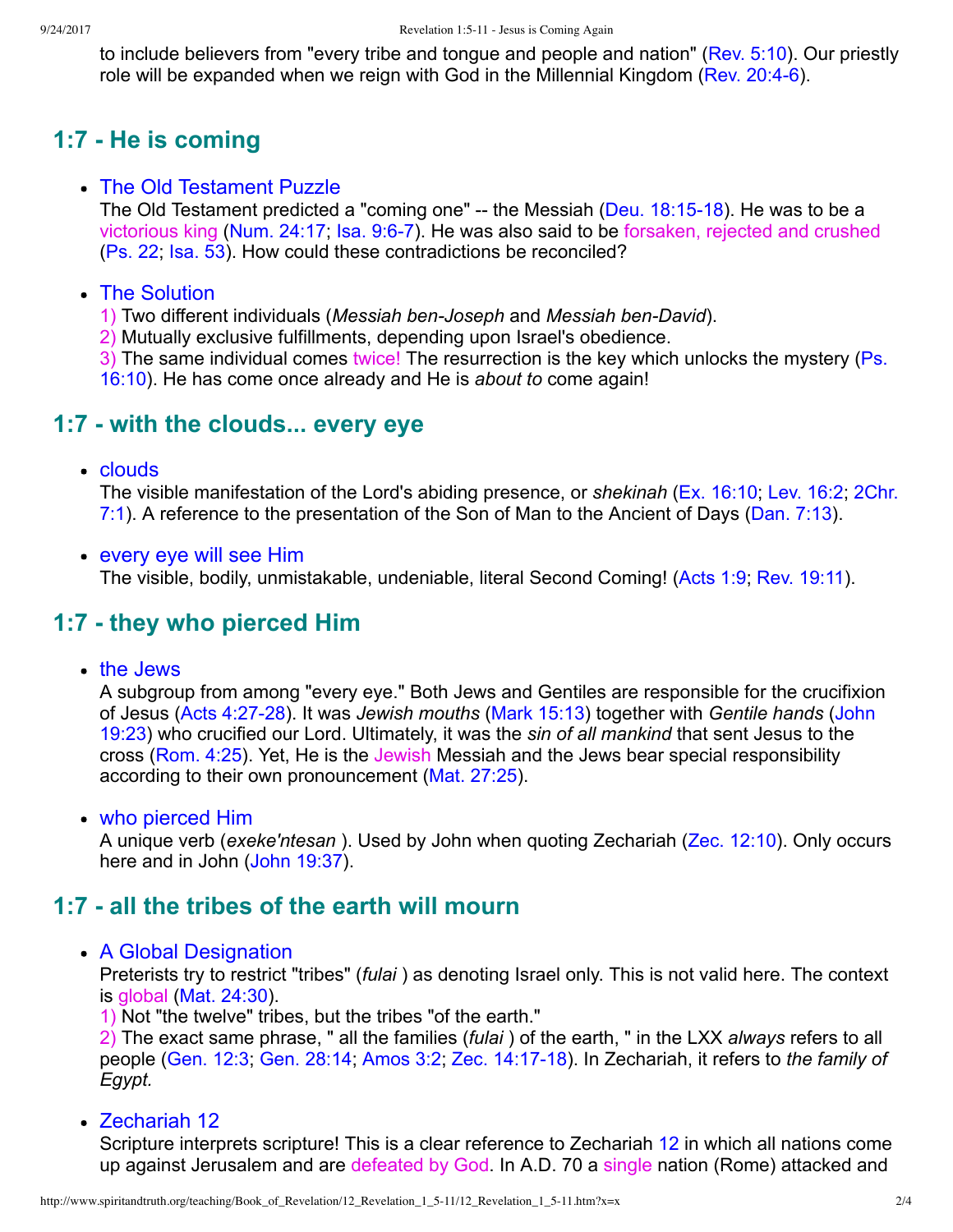destroyed Jerusalem. God never intervened as Zechariah predicted.

# **1:8 alpha and omega, beginning and end**

• Title Shared by Father and Son Applied to the Father ([Rev. 21:6\)](http://www.spiritandtruth.org/bibles/nasb/b66c021.htm#Rev._C21V6) and to the Son [\(Rev. 1:11;](http://www.spiritandtruth.org/bibles/nasb/b66c001.htm#Rev._C1V11) [2:8](http://www.spiritandtruth.org/bibles/nasb/b66c002.htm#Rev._C2V8); [22:13\)](http://www.spiritandtruth.org/bibles/nasb/b66c022.htm#Rev._C22V13).

### **1:9 Patmos**



#### Island of Patmos

Coastline of Patmos